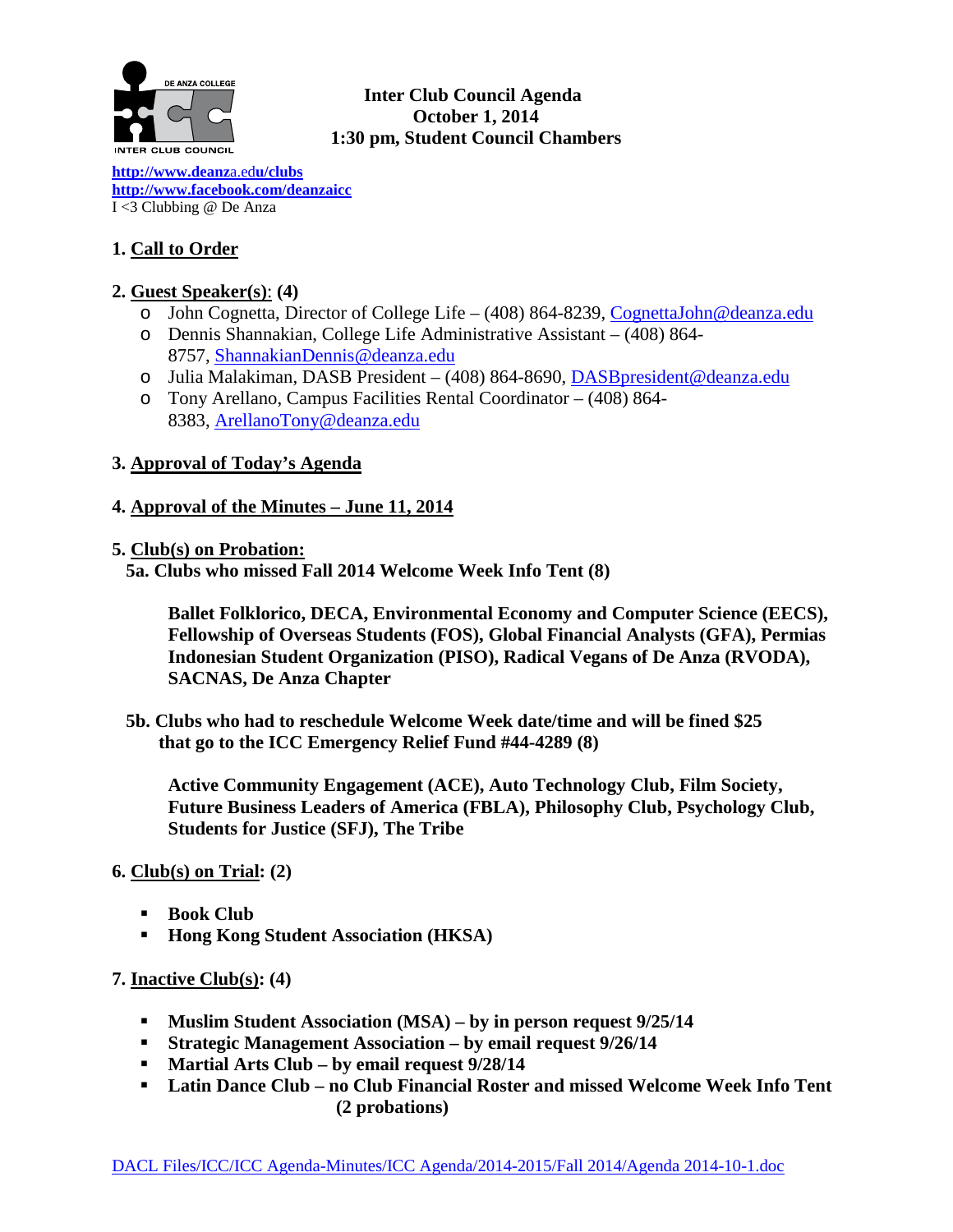### **8. Number of Active Clubs: (67)**

#### **9. Calendars**

 **9.1 ICC/Club Calendar of Events as of 9/30/14** Information is from the Event Planning Request Form (**New Information in Bold**/ \* Money collected)

**Thurs Oct 2 Club Karaoke hosted by ICC – 11:00am – 1:00pm, Campus Center Patio Thurs Oct 9 Club Day hosted by ICC – 11:00am – 1:00pm, Main Quad**

#### **9.2 DASB Calendar of Events as of 9/30/14**

 Information is from the Event Planning Request Form (**New Information in Bold**/ \* Money collected)

**Wed Oct 15 Diversity Awareness Speaker Event – 11:00am – 2:00pm, Conference Rm A Thurs Oct 30 Halloween Event – 11:30am – 1:00pm, Campus Center Patio Stage Thurs Oct 30 Horror Movie Night – 6:00pm – 9:30pm, Conference Rm B**

**10. ICC/Club Account Balance Status 2014-2015 (New Information in Bold) (As of 9/30/14)**

| <b>Club/ICC Allocation Account</b>     | $(\#41 - 54730)$ | \$10,000.00 |
|----------------------------------------|------------------|-------------|
| <b>ICC Allocation-New Club Account</b> | $(#41-54720)$    | \$2000.00   |
| <b>ICC Emergency Relief Account</b>    | $(H44-4289)$     | \$7,385.73  |
| <b>ICC Events Award Account</b>        | $(H41-54600)$    | \$11,000.00 |
| <b>ICC Inactive Hold</b>               | $(\#44-4300)$    | \$12,609.07 |
| <b>ICC Scholarship Account</b>         | $(H44-4310)$     | \$4,476.43  |
| <b>ICC</b>                             | $(H44-4320)$     | \$2,465.32  |

#### **11. Business**

#### **11.1 Club/ICC Allocation Account Budget Request (Info/Action)**

Medical Outreach Association is requesting \$150 from the Club/ICC Allocation Account #41-54730 for a Club Banner. \$150 will go to Medical Outreach Association #41-54376-4013 for a Club Banner

|                      | Requested | Recommended |
|----------------------|-----------|-------------|
| <b>Banner</b> (4013) | \$150     | \$150       |

If approved the Club/ICC Allocation Account #41-54730 balance will be \$9,850.00